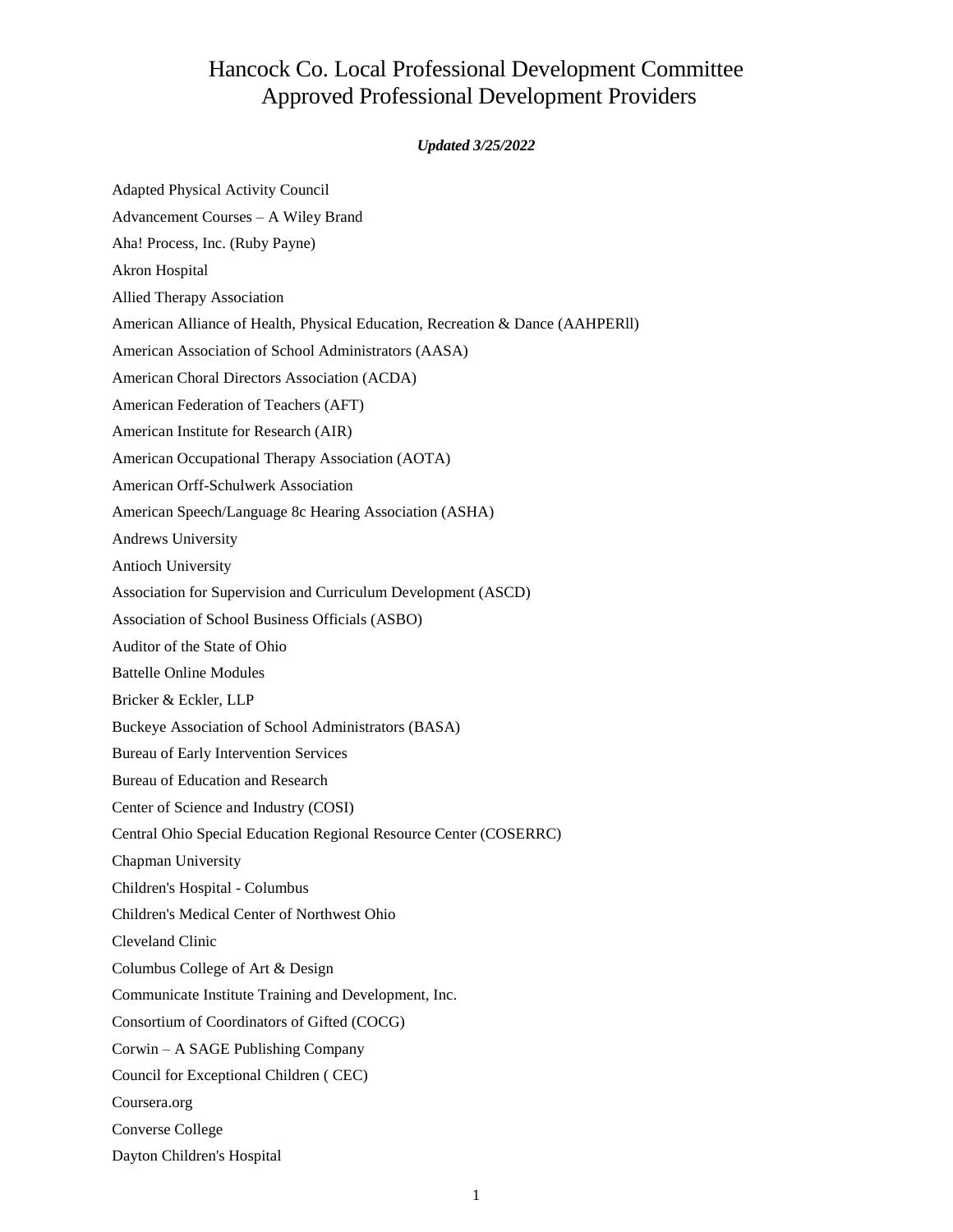Don-Johnson – Human Learning Tools Educational Service Centers (ESC's) edWeb.net Employing District Professional Development Activities Family Child Learning Center – Akron F.A.S.T.E.R Saves Lives Fountas &Pinnell Literacy Fullbright Scholarship Program Offerings Global Leadership Summit/Network Government Finance Officer's Association Hancock County Board of MR/DD - Blanchard Valley Center Happiness Coach – Kim Strobel Heinemann Houghton/Mifflin/Harcourt IEP Anywhere/Same Goal Industrial Information Institute (III) INFOHIO International Academy of Science (Acellus) International Center for Leadership in Education Leader In Me Learner's Edge Medical University of Ohio (MUO) Mercy Children's Hospital Morman Family Chiropractic, LLC National Art Education Association National Association of Coordinators of Gifted (NACG) National Association for the Education of Young Children (NAEYC) National Council of Teachers of English (NCTE) & related organizations National Council of Teachers of Mathematics (NCTM) & related organizations National Education Association (NEA) National Education Service National Endowment for the Humanities National Institute of Excellence in Teaching National Science Teachers Association (NSTA) NEOLA, inc. North Central Association of Colleges and Schools (NCA) Northwest Ohio Area Computer Services Cooperative (NOACSC) Northwest Ohio Association of School Administrators (NWOASA) Northwest Ohio Association of School Business Officials (NWOASBO) Northwest Ohio Autism Society Northwest Ohio Consortium of Coordinators of Gifted (NWOCCG)

Northwest Ohio Educational Resource Council (NWOERC)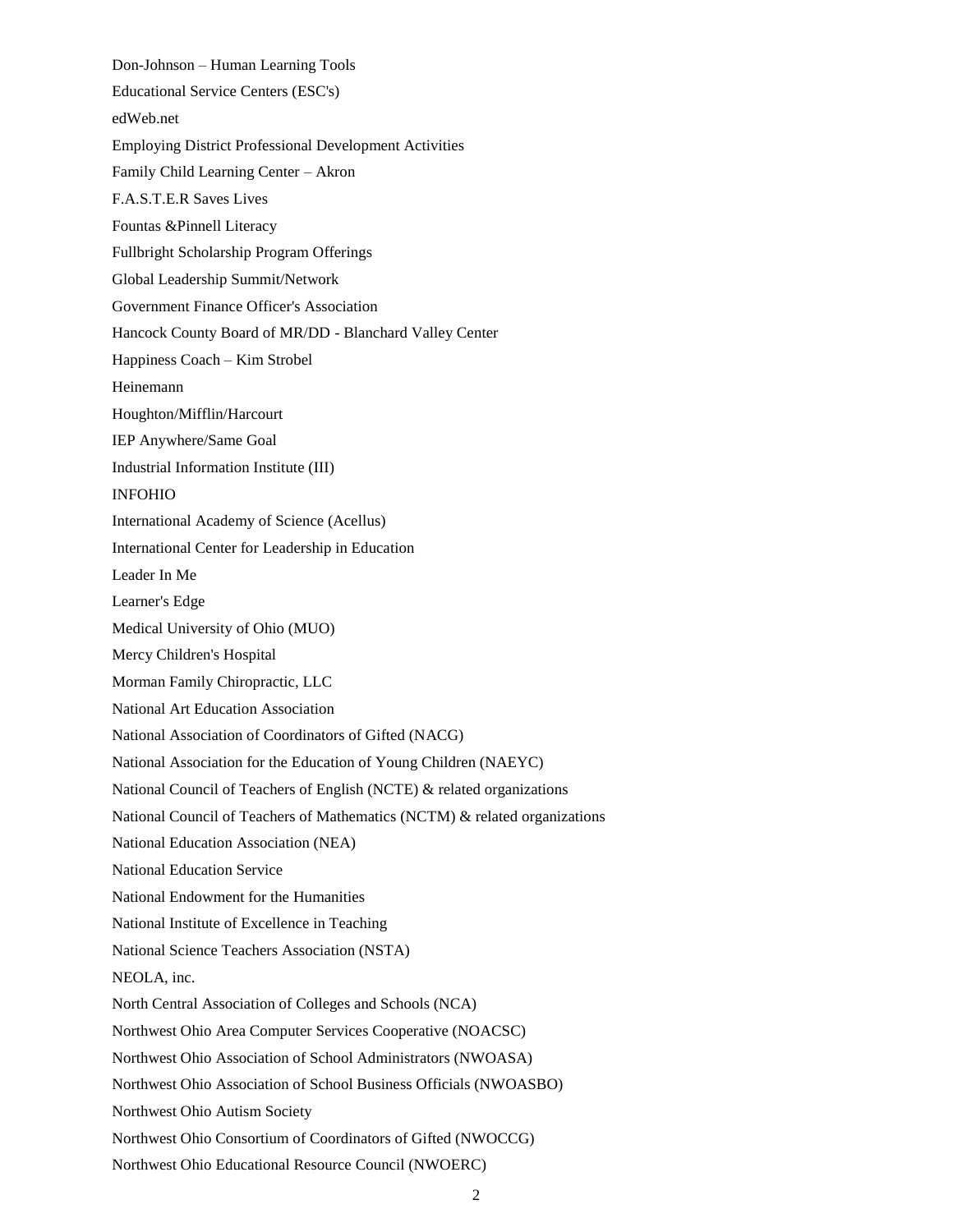- Northwest Ohio Educational Technology Foundation (NWOETF) Northwest Ohio Instructional Media Center (NWOIMC) & related organizations Northwest Ohio Special Education Regional Resource Center (NWOSERCC) & related organizations Northwest Ohio Speech & Hearing Association (NWOSHA) Northwest Regional Educational Laboratory (NWREL) & related organizations Ohio As America Ohio Board of Regents - and Ohio Approved Certification/Licensure Colleges & Universities – and Ohio Approved Programs from Other States Ohio Art Education Association Ohio Association of Administrators of State and Federal Educational Programs (OAASFEP) Ohio Association of County Boards of MR/DD Ohio Association of Elementary School Administrators (OAESA) & related organizations Ohio Association of Gifted Coordinators (OAGC) Ohio Association of Health, Physical Education, Recreation & Dance (OAHPERD) Ohio Association of Local School Superintendents (OALSS) Ohio Association of Pupil Service Administrators (OAPSA) Ohio Association of School Business Officials (OASBO) & related organizations Ohio Association of School Personnel Administrators (OASPA) & related organizations Ohio Association of Secondary School Administrators (OASSA) Ohio Association of Supervisors of Work Study Coordinators (OASWSC) Ohio CASE (Council of Administrators of Special Education) Ohio Center for Autism and Low Incidence (OCALI) Ohio Chamber of Commerce (OCC) Ohio Child Welfare Training Program (OCWTP) Ohio Coalition Ohio Council for Exception Children (OCEC) Ohio Council of Teachers of English and Language Arts (OCTELA) & related organizations Ohio Department of Education (ODE) Ohio Department of Health Ohio Department of Mental Retardation & Developmental Disabilities Ohio Education Association (OEA) Ohio Educational Data Systems Association (OEDSA) Ohio Educational Library Media Association (OELMA) Ohio Educational Service Center Association (OESCA) Ohio Federation of Teachers (OFT) Ohio Foreign Language Association (OFLA) Ohio Governmental Agencies - Soil & Water Conservation, Cooperative Extension Service Offices, etc. Ohio High School Athletic Association (OHSAA) Ohio Leadership Advisory Council (OLAC) Ohio Motor Task Force
- Ohio Music Education Association (OMEA)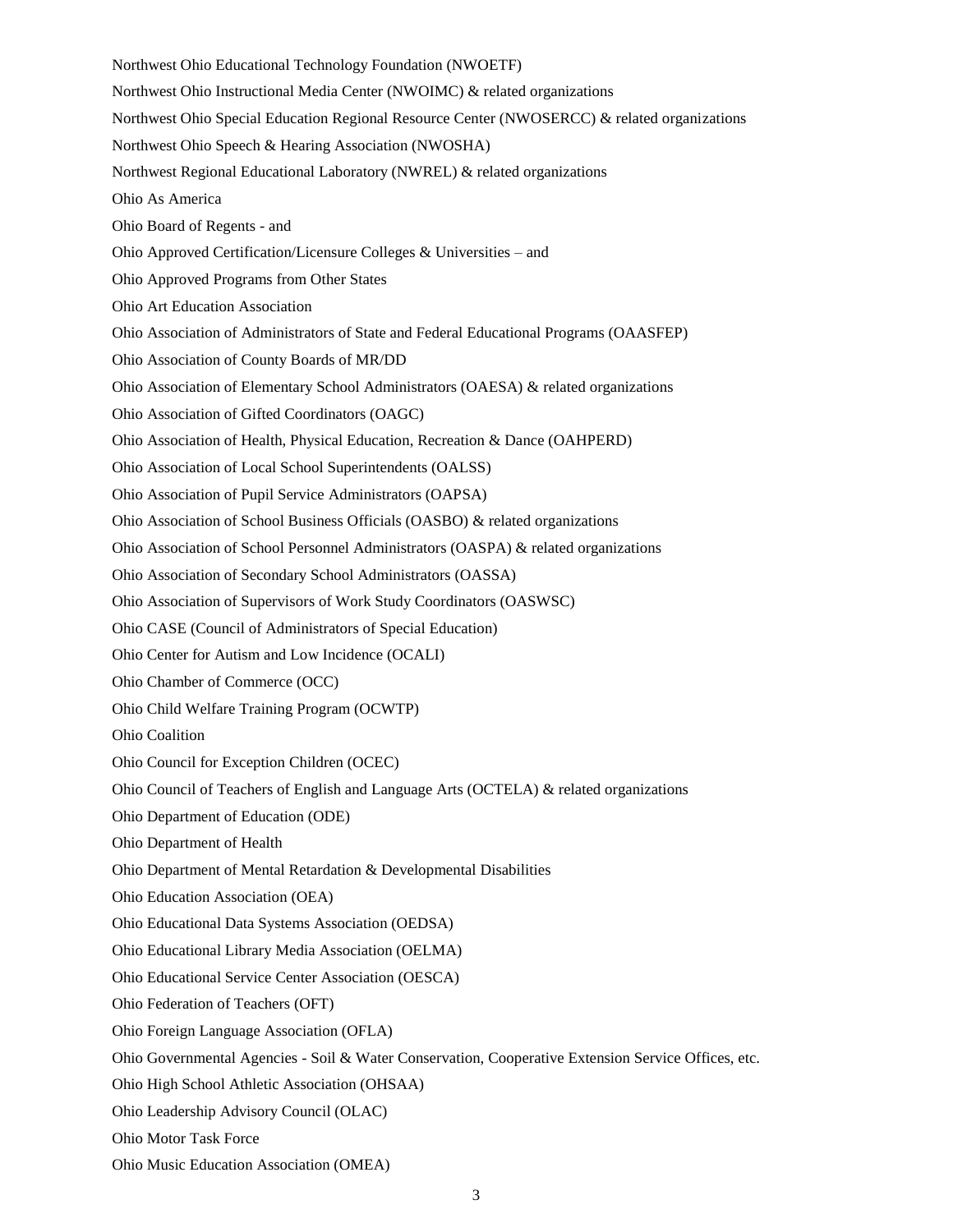Ohio Network Training and Assistance to Schools and Communities (ONTASC) Ohio Occupational Therapy Association (OOTA) Ohio Psychological Association (OPA) Ohio Regional Professional Development Centers (RPDC's) Ohio School Boards Association (OSBA) Ohio School Counselors Association (OSCA) Ohio School Leadership Institute (OSLI) Ohio School Psychologists Association (OSPA) Ohio Schools Speech Pathology & Educational Audiologists Council (OSSPEAC) Ohio School Supervisors Association (OSSA) Ohio SchoolNet Office Ohio Speech and Hearing Association Ohio State Board of Education Ohio Treasurers of Educational Service Center Association (OTESCA) Owens Community College PBS.org PBIS Rewards Program PD 360 (School Improvement Network) Pepple & Waggoner, Ltd. Pittsburgh Institute of Art Professional Development Institute Public School Works Rainbow Children's Hospital Renaissance Learning Riverside Hospital – Columbus Safe In Home Safe Schools/Vector Solutions Schoolology School Improvement Network (PD 360) SchoolWorks/Vector Solutions Science Education Council of Ohio (SECO) Scott Scriven, LLP Simple K-12 St. Vincent's Medical Center Staff Development for Education Staff Development Council for Ohio (SDCO) Stand Tall Steve – Steven Bollar State Department of MR/DD State Employees Retirement System (SERS) State Support Team (SST) State Teachers Retirement System (STRS) Teaching Area Professional Councils & Organizations